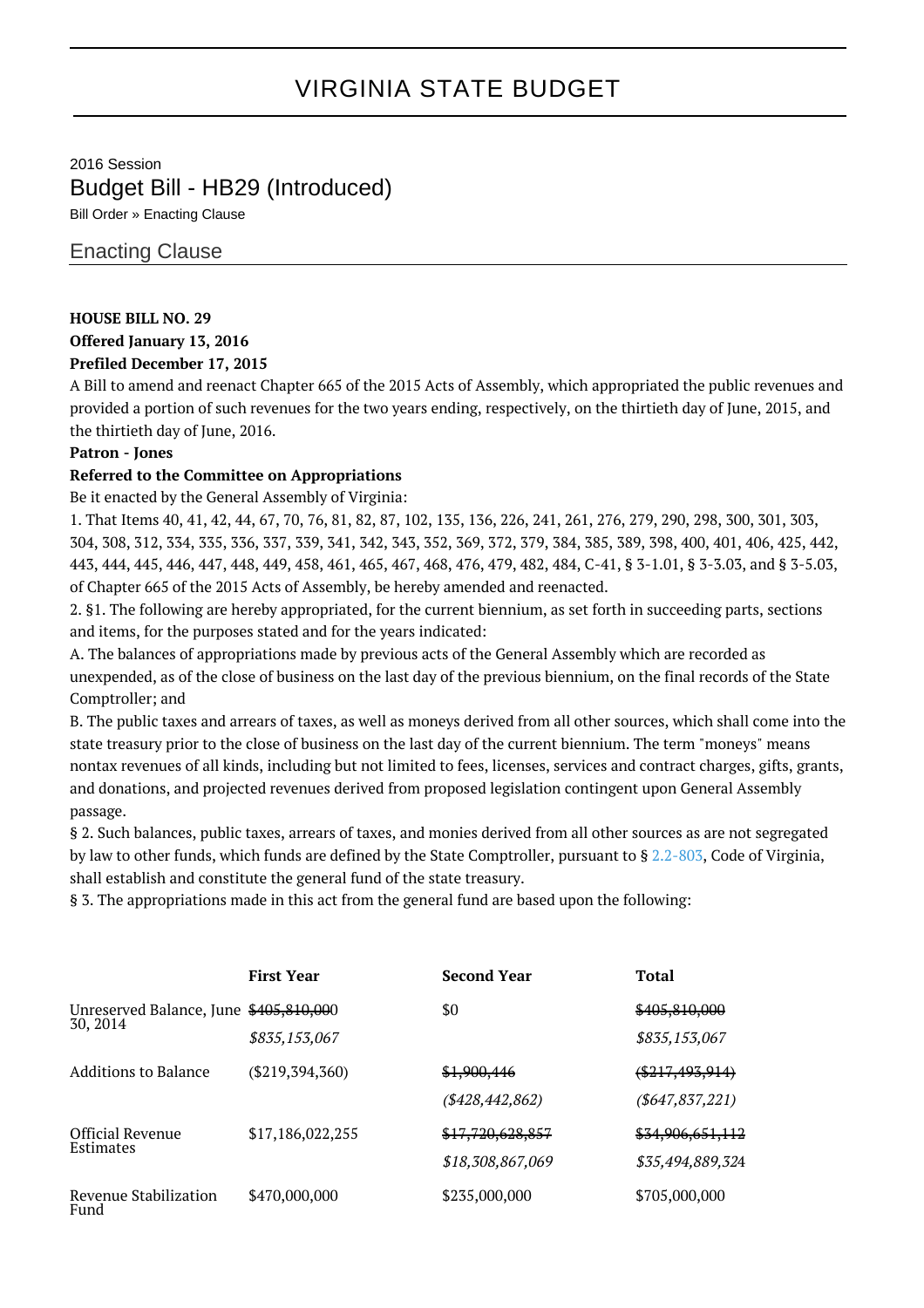| <b>Transfers</b>                                               | \$644,994,561    | \$564,512,975    | \$1,209,507,536  |
|----------------------------------------------------------------|------------------|------------------|------------------|
|                                                                |                  | \$568,916,613    | \$1,213,911,174  |
| Total General Fund<br>Resources Available for<br>Appropriation | \$18,487,432,456 | \$18,522,042,278 | \$37,009,474,734 |
|                                                                | \$18,916,775,523 | \$18,684,340,820 | \$37,601,116,343 |

The appropriations made in this act from nongeneral fund revenues are based upon the following:

|                                                                         | <b>First Year</b> | <b>Second Year</b>          | Total                       |
|-------------------------------------------------------------------------|-------------------|-----------------------------|-----------------------------|
| Balance, June 30, 2014                                                  | \$4,945,503,350   |                             | \$4,945,503,350             |
| <b>Official Revenue Estimates</b>                                       | \$25,734,466,497  | \$26,305,964,356            | \$52,040,430,853            |
|                                                                         |                   | \$26,466,290,694            | \$52,200,757,191            |
| Lottery Proceeds Fund                                                   | \$557,555,450     | <del>\$531,667,925</del>    | \$1,089,223,375             |
|                                                                         |                   | \$538,955,547               | \$1,096,510,997             |
| Internal Service Fund                                                   | \$1,771,892,976   | \$1,801,509,481             | \$3,573,402,457             |
|                                                                         |                   | \$1,908,509,481             | \$3,680,402,457             |
| <b>Bond Proceeds</b>                                                    | \$792,874,586     | \$248,608,000               | \$1,041,482,586             |
| <b>Total Nongeneral Fund</b><br>Revenues Available for<br>Appropriation | \$33,802,292,859  | <del>\$28,887,749,762</del> | <del>\$62,690,042,621</del> |
|                                                                         |                   | \$29,162,363,722            | \$62,964,656,581            |
| <b>TOTAL PROJECTED</b><br><b>REVENUES</b>                               | \$52,289,725,315  | \$47,409,792,040            | \$99,699,517,355            |
|                                                                         | \$52,719,068,382  | \$47,846,704,542            | \$100,565,772,924           |

§ 4. Nongeneral fund revenues which are not otherwise segregated pursuant to this act shall be segregated in accordance with the acts respectively establishing them.

§ 5. The sums herein appropriated are appropriated from the fund sources designated in the respective items of this act.

§ 6. When used in this act the term:

A. "Current biennium" means the period from the first day of July two thousand fourteen, through the thirtieth day of June two thousand sixteen, inclusive.

B. "Previous biennium" means the period from the first day of July two thousand twelve, through the thirtieth day of June two thousand fourteen, inclusive.

C. "Next biennium" means the period from the first day of July two thousand sixteen, through the thirtieth day of June two thousand eighteen, inclusive.

D. "State agency" means a court, department, institution, office, board, council or other unit of state government located in the legislative, judicial, or executive departments or group of independent agencies, or central appropriations, as shown in this act, and which is designated in this act by title and a three-digit agency code. E. "Nonstate agency" means an organization or entity as defined in § [2.2-1505](http://law.lis.virginia.gov/vacode/2.2-1505/) C, Code of Virginia.

F. "Authority" sets forth the general enabling statute, either state or federal, for the operation of the program for which appropriations are shown.

G. "Discretionary" means there is no continuing statutory authority which infers or requires state funding for programs for which the appropriations are shown.

H. "Appropriation" shall include both the funds authorized for expenditure and the corresponding level of full-time equivalent employment.

I. "Sum sufficient" identifies an appropriation for which the Governor is authorized to exceed the amount shown in